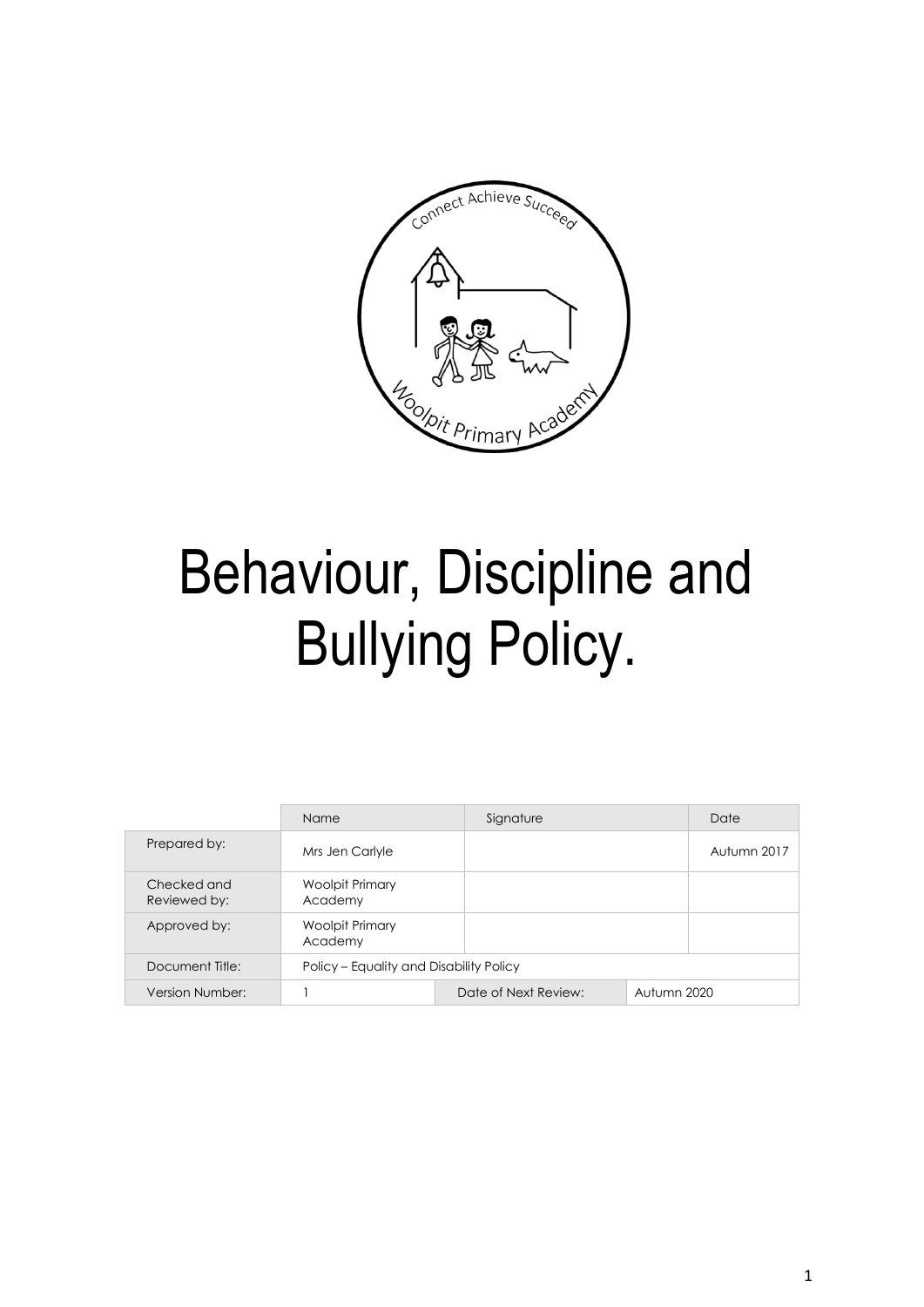# **DRAFT COPY**

## **Woolpit Primary Academy**

#### **Policy: Behaviour, Discipline and Bullying Policy**

## **Document Created by: Mrs Jen Carlyle 27 September 2017**

#### **Behaviour Principles Statement**

The aim of this policy is to develop and encourage a responsible and caring attitude between all age groups in order that all members of the school community can work together with the knowledge that unacceptable behaviour, including bullying in all its forms, will be challenged and will not be tolerated on the school site, or off the school site where it is witnessed by a teacher or reported to the school.

Integral to our policy is to encourage the children to take responsibility for their own actions and to consider how they should keep themselves and others safe within the school environment. In addition, all members of our school community, including parents, must take shared responsibility for setting and maintaining high standards of behaviour, with a focus on positive behaviour management rather than punishment.

Staff use a positive approach to behaviour through encouragement and praise, by being constructive in approach and by including advice on how to improve behaviour when concerns are raised. Every effort is made to ensure that all rewards and sanctions are fair and consistent, and our system of sanctionsis used to deal with poor behaviour effectively and consistently, and any sanction issued will take into account any special educational needs or disabilities the pupil has.

Exclusion will only be used for the most serious incidents and in response to serious breaches of school policy. Where a pupil is felt to be of serious risk of exclusion or disaffection, the school will establish a Pastoral Support Programme.

The policy document that follows explains in clear detail the aim of our policy, the approach to behaviour that we will take as a school, the importance of our relationship with parents, the rewards and sanctions that we use, and statutory guidance that informs our policy and will outline our powers with regards to discipline.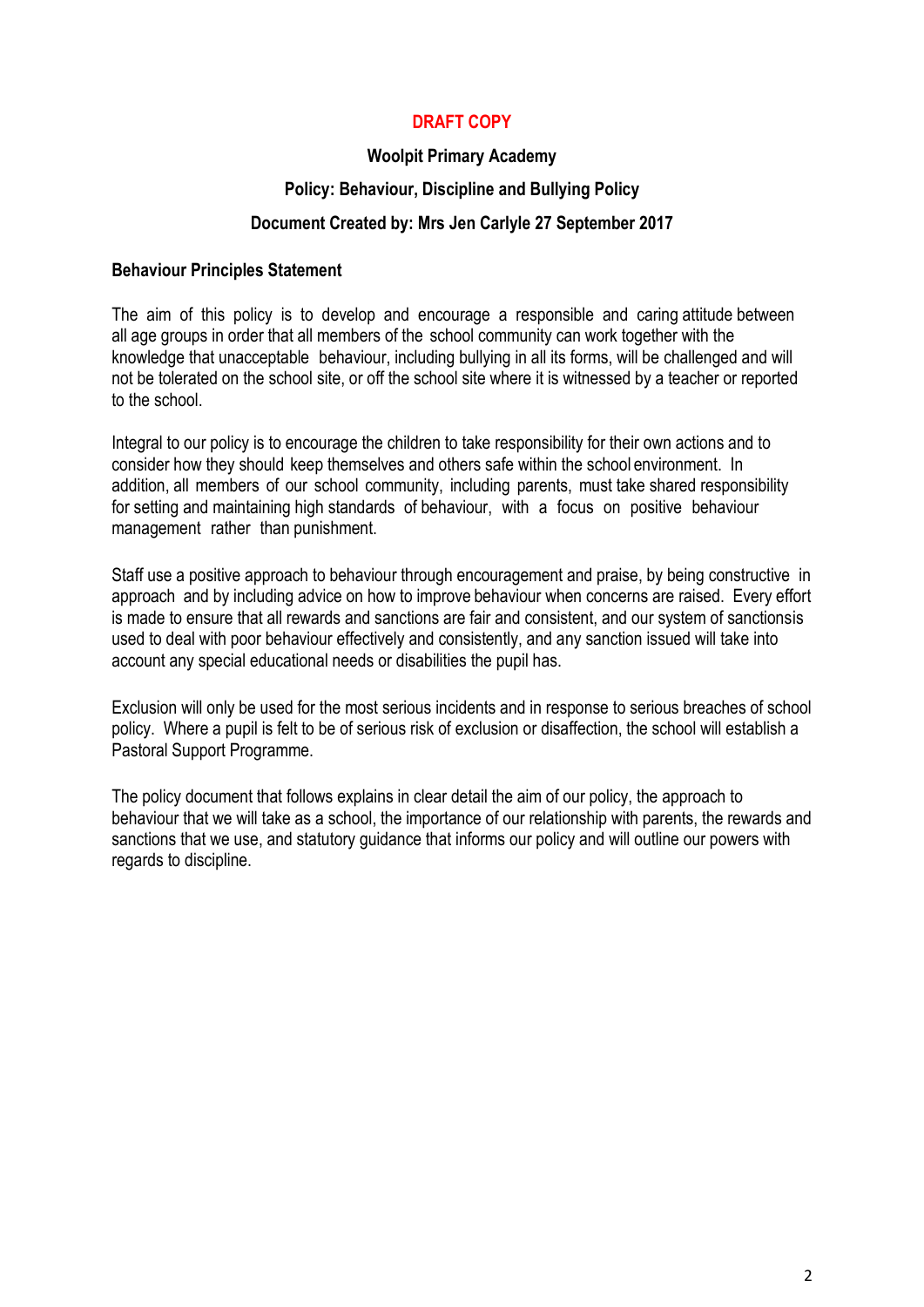# **CONTENTS PAGE**

|      | <b>Section</b>                                                    | Page                    |
|------|-------------------------------------------------------------------|-------------------------|
|      | <b>Behaviour Principles Statement</b>                             |                         |
|      | Policy Background                                                 | 3                       |
| 1.0  | Aim                                                               | 3                       |
| 2.0  | <b>Code of Conduct</b>                                            | 4                       |
| 3.0  | <b>Partnership with Pupils</b>                                    | 4                       |
| 4.0  | <b>Partnership with Parents and Carers</b>                        | 4                       |
|      | 4.1 Attendance                                                    | 4                       |
|      | 4.2 Home-School Agreement                                         | 5                       |
|      | 4.3 Communication                                                 | 5                       |
| 5.0  | Behaviour for Learning - 'Ready to Learn'                         | 5                       |
| 6.0  | <b>Our Approach</b>                                               | 6                       |
| 7.0  | <b>Rewards</b>                                                    | $\overline{7}$          |
| 8.0  | <b>Sanctions</b>                                                  | $\overline{\mathbf{r}}$ |
|      | 8.1 Low Level Disruption                                          | 8                       |
|      | 8.2 Repeated / Severe Disruption                                  | 8                       |
|      | 8.3 Dealing with Serious Incidents                                | 8                       |
|      | 8.4 Behaviour Outside Learning Times and Outside the School Gates | 9                       |
|      | 8.4.1 On School Transport                                         | 10                      |
|      | 8.4.2 Break and Lunch Times                                       | 10                      |
|      | 8.4.3 Outside the School Gates                                    | 11                      |
|      | 8.5 Confiscation of Inappropriate Items                           | 11                      |
| 9.0  | <b>Exclusion</b>                                                  | 11                      |
| 10.0 | <b>SEN and Behaviour</b>                                          | 12                      |
| 11.0 | <b>Safeguarding and Behaviour</b>                                 | 12                      |
| 12.0 | <b>Bullying</b>                                                   | 12                      |
|      | 12.1 Strategies to Prevent Bullying                               | 13                      |
|      | 12.2 Strategies for Dealing with Bullying                         | 13                      |
| 13.0 | Damage to Property                                                | 14                      |
| 14.0 | Use of Reasonable Force or Control to Restrain Children           | 14                      |
| 15.0 | <b>Equal Opportunities</b>                                        | 15                      |
| 16.0 | <b>Working with Other Agencies</b>                                | 15                      |
| 17.0 | <b>Policy Monitoring, Evaluation and Review</b>                   | 15                      |
|      | Appendix 1: Key Points from DfE Guidance                          | 17                      |
|      | Appendix 2: Home-School Agreement                                 | 21                      |
|      | Appendix 3: Behaviour Ladders                                     | 23                      |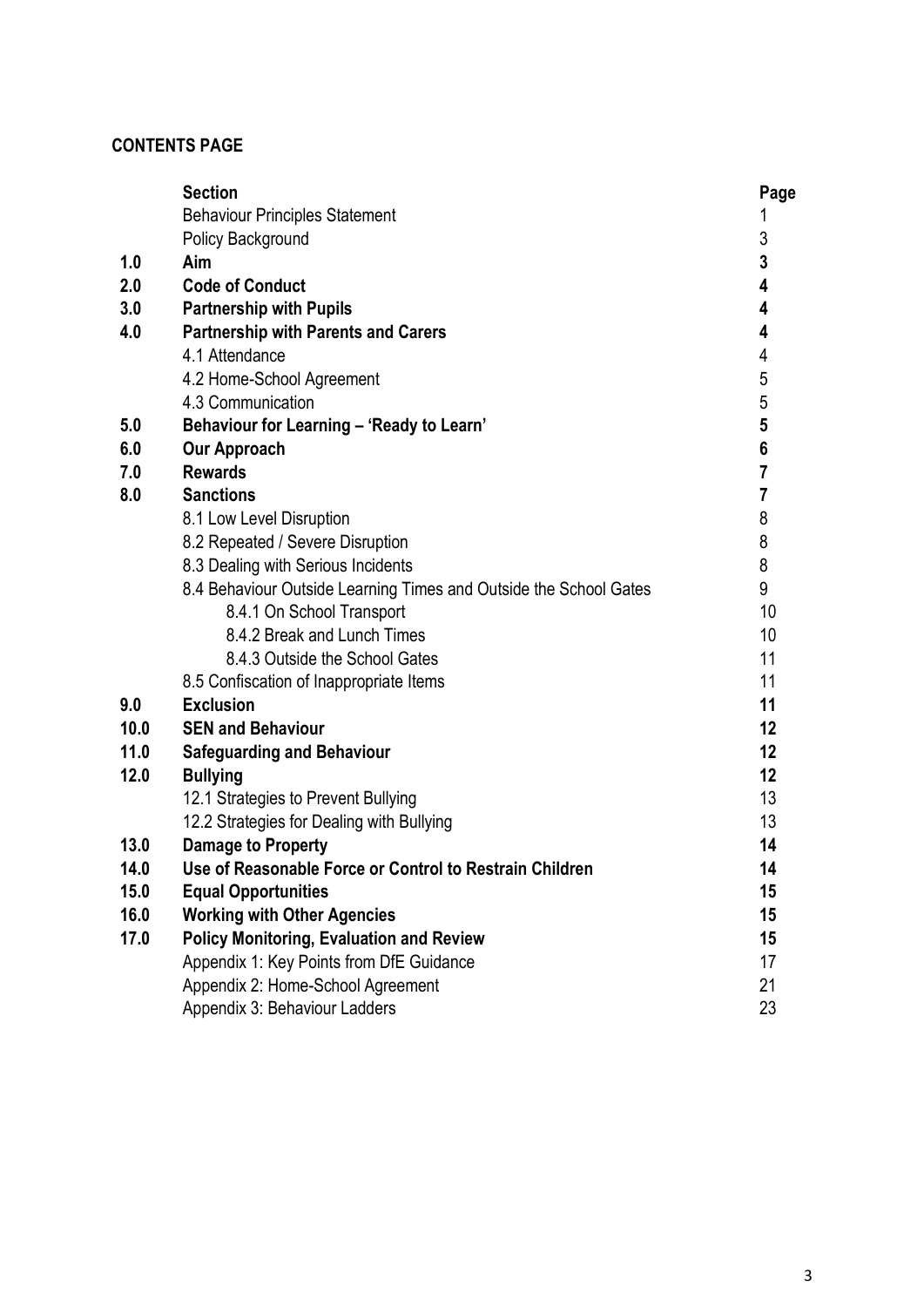# **Policy Background**

By law, all state (not private) schools must have a behaviour policy in place that includes measures to prevent all forms of bullying among pupils. Schools must also follow anti-discrimination law. This means staff must act to prevent discrimination, harassment and victimisation within the school<sup>1</sup>.

We also have a statutory power to discipline pupils for misbehaving outside of the school premises, and our behaviour policy will also set out what we will do in response to all non-criminal bad behaviour and bullying which occurs anywhere off the school premises and which is witnessed by a staff member or reported to the school, including the punishments that will be imposed on pupils.

Policy advice has been taken from 'Behaviour and Discipline in Schools: Advice for Headteachers and School Staff'<sup>2</sup> , which has was issued by the Department for Education (DfE) in July 2013 and was updated in September 2014. Key points from this advice are outlined in Appendix 1.

Every classroom contains a copy of this policy, a copy of this policy is also available on the school website and a hard copy can be obtained from the school office on request.

# **1.0 Aim**

At Woolpit School we believe:

- All pupils have a right to learn and thrive within a safe and secure environment
- All adults have a right to be able to do their job in safety
- Every pupil can behave well
- Children should be responsible for their own actions

The aim of this policy is to develop and encourage a responsible and caring attitude between all age groups in order that all members of the school community can work together with the knowledge that unacceptable behaviour, including bullying in all its forms, will be challenged and will not be tolerated on the school site, or off the school site where it is witnessed by a teacher or reported to the school.

Integral to our policy is to encourage the children to take responsibility for their own actions and to consider how they shouldkeep themselves and others safe within the school environment. In addition, all members of our school community, including parents, must take shared responsibility for setting and maintaining high standards of behaviour, with a focus on positive behaviour management rather than punishment.

## **2.0 Code of Conduct**

 $\overline{\phantom{a}}$ 

<sup>1</sup> https://www.gov.uk/bullying-at-school

<sup>2</sup> This document can be found at: https://www.gov.uk/government/publications/behaviour-and-discipline-inschools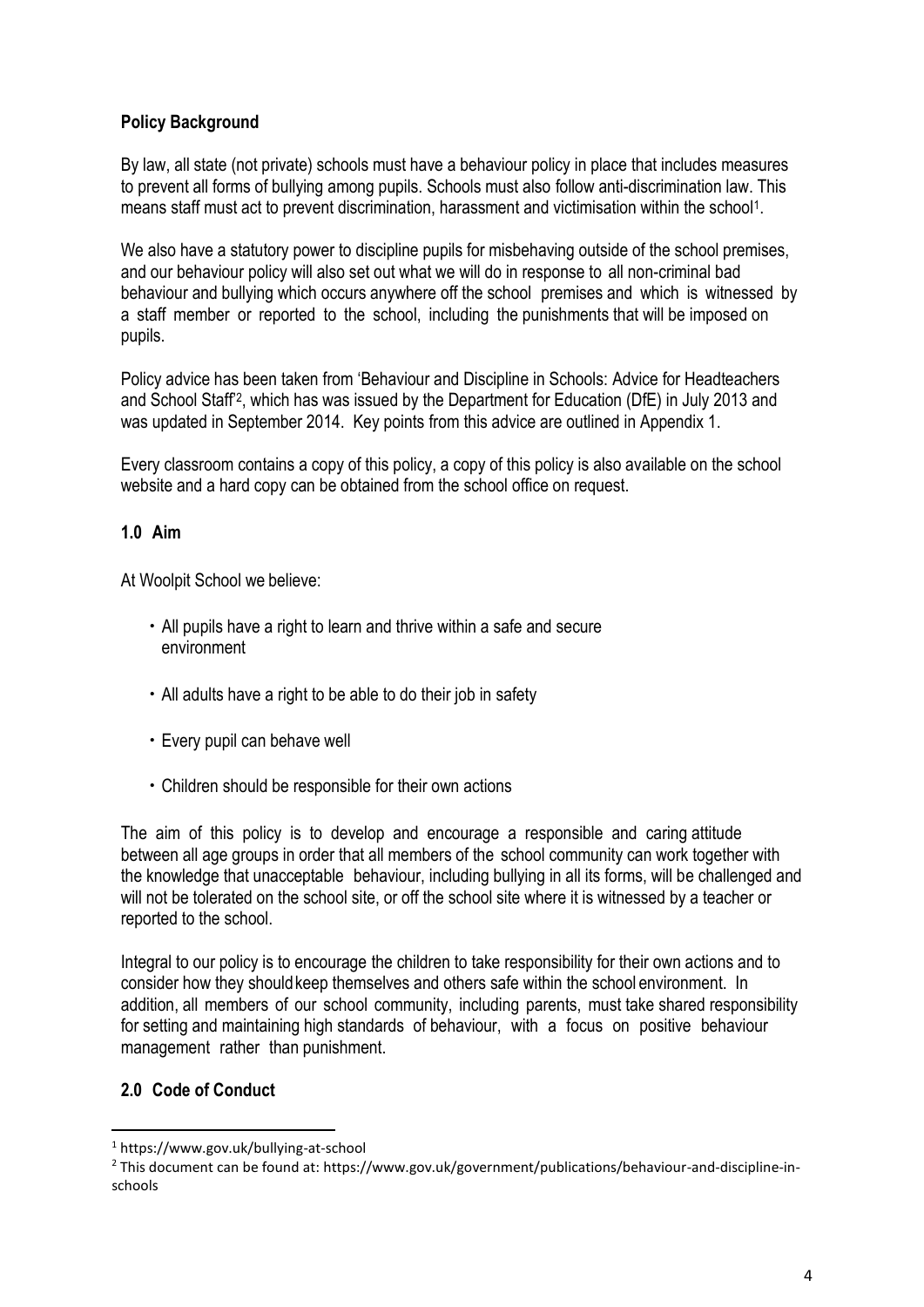A code of conduct which forms the basis of our behaviour policy has been drawn up to enable the children to integrate into the school in a calm and happy manner. Our code of conduct states that pupils should be : Ready **Respectful** Safe

# **3.0 Partnership with Pupils**

We think that our pupils should have a voice when it comes to creating a positive learning environment within the school. As part of this the whole school, split into houses, discusses matters relating to behaviour in school at regular intervals.

We also ask students, where age appropriate, to sign their Home-School Agreement along with their parents / carers. Please see Section 4 for more details.

#### **4.0 Partnership with Parents and Carers**

The school believes that it is essential for the school and parents / carers to work together in order for a behaviour policy to be effective, and that there are several strands to this relationship:

#### **4.1 Attendance**

The foundation of our behaviour policy is based upon both punctual and good attendance as research has shown that good attendance has a positive impact on behaviour, which in turn helps to underpin academic achievement. With regular good attendance a child is more likely to feel part of the school community, be committed to and bound by the behaviour ethos within the school, and be ready to learn.

Our expectation is for an average attendance of 96% over the course of a year. Any attendance that falls below 90% for an individual pupil during a term will be monitored by the Local Authority Attendance Officer, and parents / carers could find themselves subject to Local Authority fixed penalty notices.

For more detailed information about the legal duties of parents and carers with regards to school attendance, and about the schools approach to attendance, please refer to our Attendance Policy. This is available online, or a copy can be requested from the school office.

## **4.2 Home-School Agreement**

Parents and carers, pupils and the school sign up to the Home-School Agreement, which includes statements about behaviour and discipline. Parents and carers are expected to support the school behaviour policy and staff are expected to respect the wishes of parents and the individual rights of pupils.

A copy of the Home-School Agreement can be found in Appendix 2.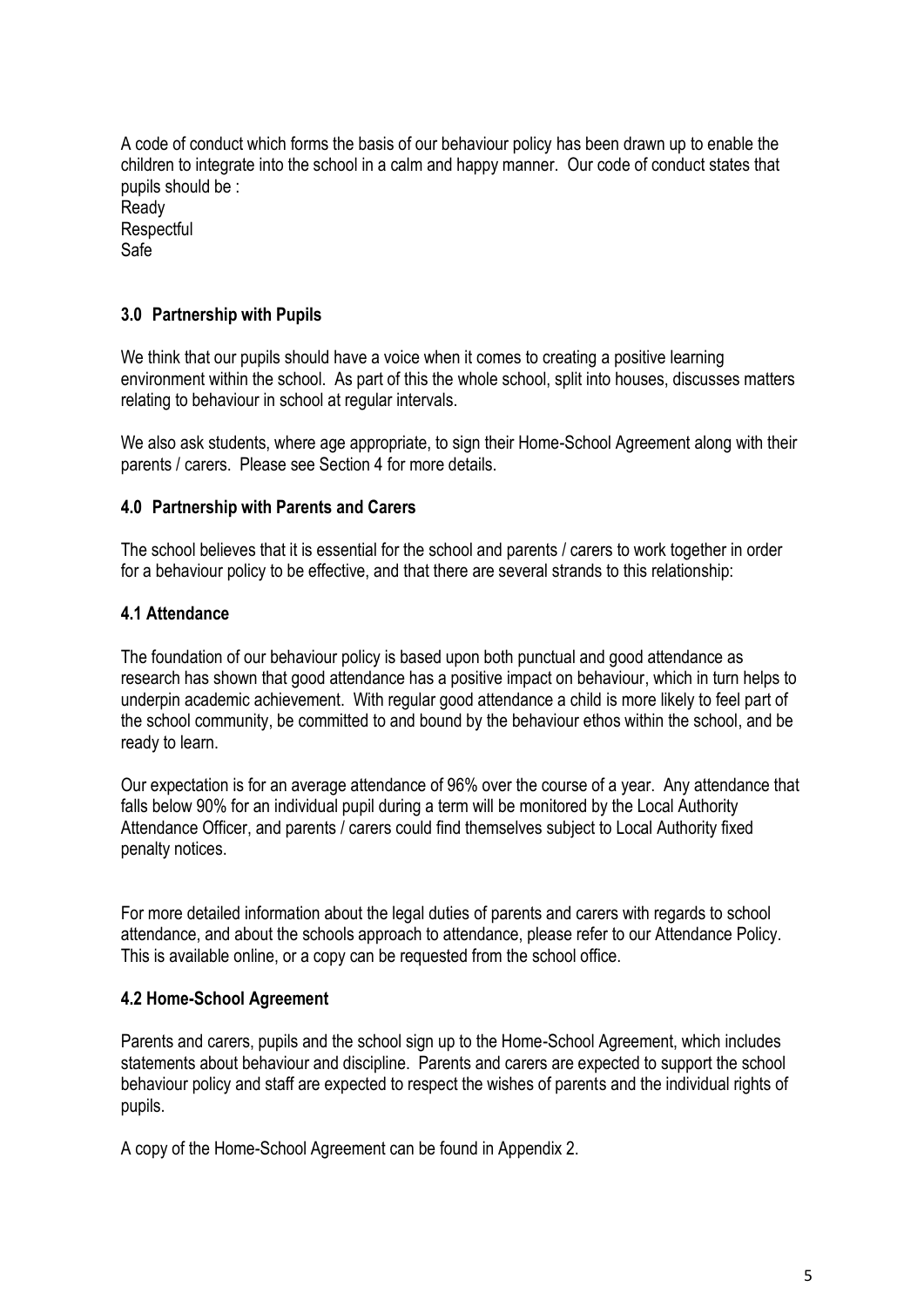# **4.3 Communication**

Good home-school communication is essential, and as soon as a pupil's behaviour is giving cause for concern staff will liaise with parents and carers.

We live in challenging times and we understand the impact on a child's behaviour from difficulties and pressures which may arise from issues such as unstable family relationships, unemployment, homelessness, family bereavement and illness. Please do let us know of anything that you feel may have an impact on your child's behaviour so that we can work with you to support your child.

Staff are always available on the playground before school and after school to talk to parents who have any concerns – these meetings can be arranged directly with your child's teacher.

# **5.0 Behaviour for Learning – 'Ready'**

We believe that pupils' attitudes to learning should be of an equally high standard across subjects, years and classes, and that pupils should understand the importance of good attitudes and behaviour in school life, adult life and work. The principles of 'Behaviour for Learning' are used across school – staff refer to them as being 'Ready' and the expectations are as follows:

- Pupils enter the classroom in a quiet, orderly manner at the beginning of the day, after break, after lunch and when returning to their classroom, for example when they are returning from assembly or a PE lesson.
- Pupils are quickly settled, focused and ready to learn when entering the classroom.
- Pupils take increased responsibility for having the necessary equipment ready for lessons as they progress through the school – they are properly prepared or each lesson, from pencil to PE kit.
- Teachers create a 'climate for learning' within classrooms in which pupils' excellent conduct and behaviour promotes high standards.

## **6.0 Our Approach**

Staff use a positive approach to behaviour through encouragement and praise, by being constructive in approach and by including advice on how to improve behaviour when concerns are raised. (Voluntary helpers do not have a right to discipline pupils. In all cases we expect volunteers to refer an incident or concern directly to the class teacher or Headteacher.)

With regards specifically to bullying we have a zero tolerance approach and this is outlined in more detail in Section 12.

We use a variety of methods to encourage positive behaviour and address pupil behaviour:

- **School rules**: Are on display and known by all children. They are discussed in house meetings and assemblies.
- **Class expectations:** These are based on the main school rules, are discussed and agreed with the children at the beginning of the school year and displayed in each class.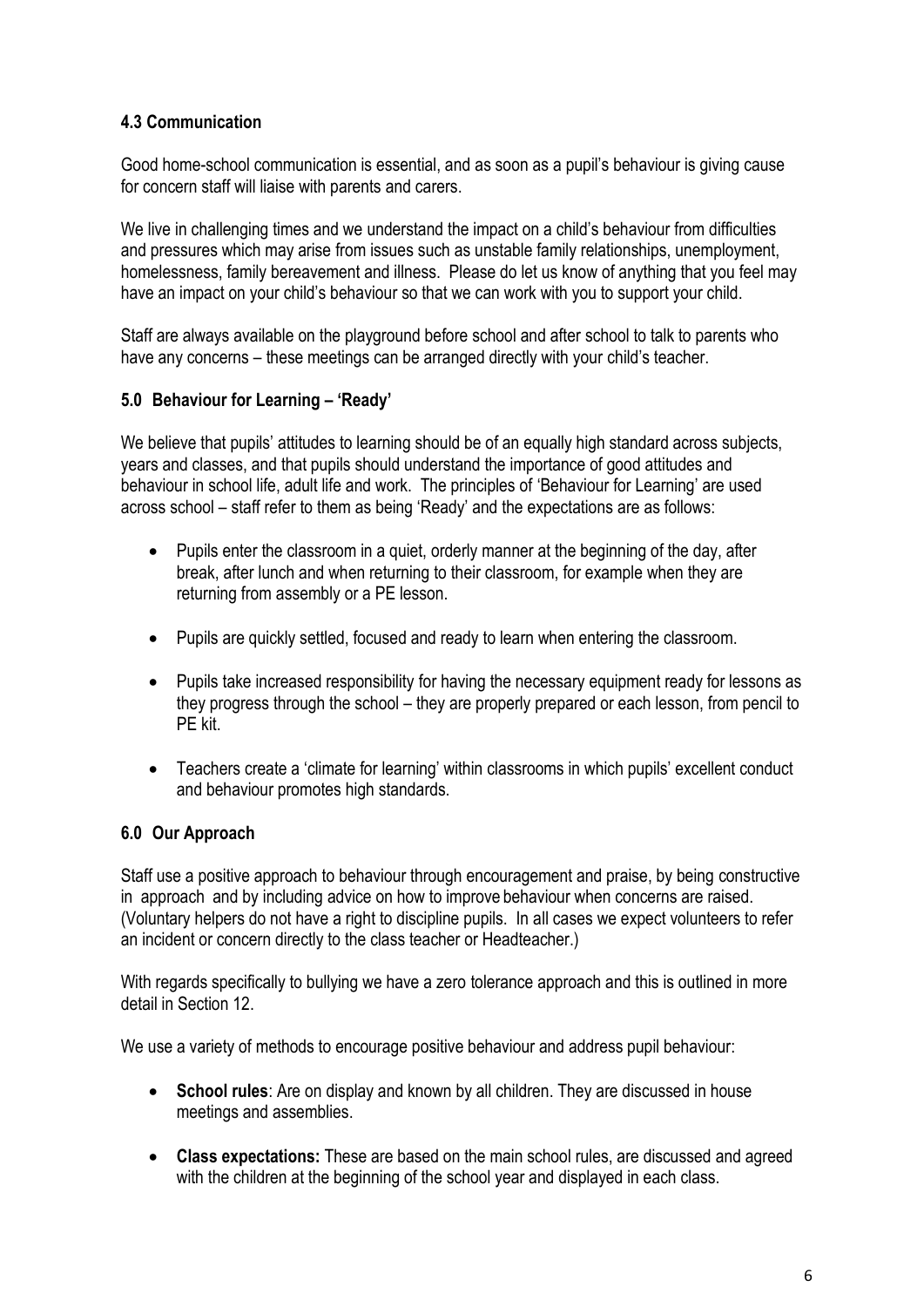- **Regular reminders:** At the beginning of each term, pupils discuss what is meant by acceptable behaviour with their class teacher and what they should expect to happen if their behaviour is not acceptable.
- **Class circle time**: is used as a means of developing self-esteem and respect for others.
- **Monitoring:** Individual behaviour is monitored by class teachers and the Lunchtime Leader Mrs Pryke. Class teachers are responsible for keeping behaviour records and informing the Headteacher about pupils whose behaviour is a cause for concern. The Headteacher will keep a record of any further concerns, or about issues brought directly to his / her attention, and will liaise with parents in accordance with this policy.
- **Rewards and sanctions:** These are discussed in more detail in Sections 7 and 8 respectively.

## **7.0 Rewards**

Teachers have a duty to supervise their teaching group and maintain good order and discipline. Every effort is made to ensure that all rewards and sanctions are fair and consistent.

We aim to give praise in many ways, including the following:-

- written comments on work, which praise work and work ethic
- a 'reward' from the class teacher or teaching assistant
- a visit to another member of staff or the Headteacher for commendation
- a public word of praise in front of the class or whole school
- public acknowledgement by presentation at a celebration assembly
- a system of house points
- Positive letter home
- use of school reports to comment positively about behaviour, involvement in school and community life, and positive general attitudes, as well as academic achievements
- opportunities to undertake specific areas of responsibility
- Name on the 'Above and Beyond' board

## **8.0 Sanctions**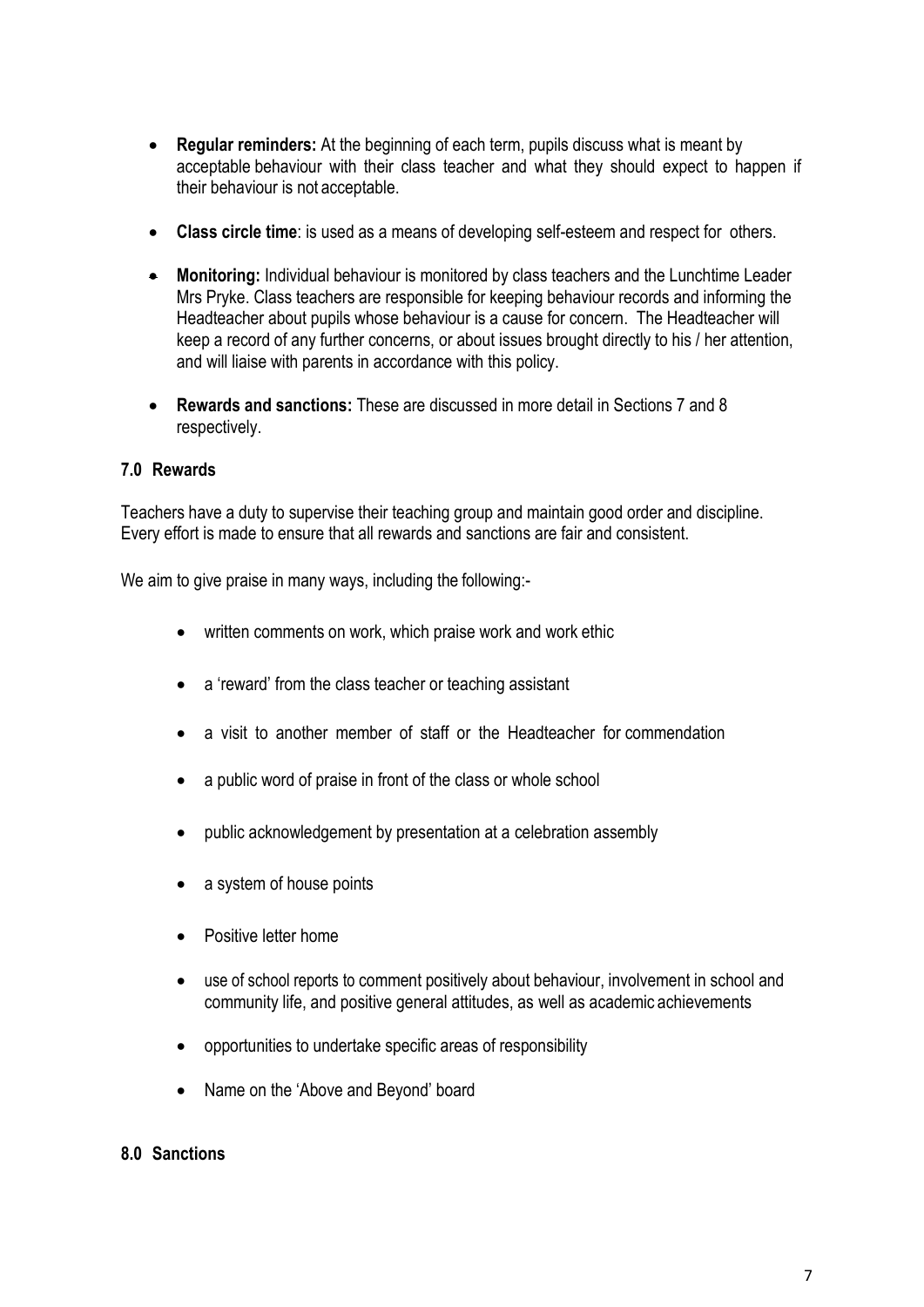We use a clear system which enables the students to understand what we mean by poor behaviour, and what the sanctions will be.

- $\bullet$  A quiet warning if possible out of hearing of others
- A second warning- this time reminding child of consequences of continuing with poor choices
- Caution 2 minutes off breaktime/ lunchtime attached
- Time out 5 minutes out of the classroom to think about behaviour
- Sent to another classroom with work to complete class teacher will inform parents. Where practical, any incomplete work will be sent home to finish.
- More than two removals from the classroom over 5 days will result in a Home School book to keep parents fully informed of positives and negative choices through the day. The headteacher will discuss pupil's behaviour in regular meetings with the pupil and parents.
- If behaviour has not improved over two weeks then a pupil behaviour plan will be put in place. Regular meetings with the child and parents will be required. Outside agency support may also be sought.

# **8.1 Low Level Disruption**

Continued low level disruption can be extremely detrimental to the outcomes of everyone in the class. At Woolpit Primary Academy, we take this impact extremely seriously and continued low level disruption will be dealt with seriously and promptly. Sanctions will be followed as above.

## **8.2 Repeated / Severe Disruption**

Any pupil who is repeatedly disruptive and dangerous within the classroom will be dealt with by the Headteacher. Their behaviour will be recorded in our Incident Log which is used to monitor behaviour. In such cases pupils can expect to be put on to a Pupil Behaviour plan. Support from outside agencies will be brought in where appropriate.

We believe that parents should be involved with supporting our behaviour policy and will be kept informed by phone, email or through regular scheduled meetings.

## **8.3 Dealing with Serious Incidents**

The Headteacher deals with serious incidents in a manner appropriate for each situation. Parents and carers are involved immediately, and the incident is recorded in the Incident Log. Detentions are not used as a punishment in these circumstances.

Examples of serious incidents are:

- Bullying, in any shape or form (see Section 12 for more detail)
- A breakage or damage to property (see Section 13 for more detail)
- Abusive and / or offensive language
- Deliberate injury to a member of staff, another pupil or visitor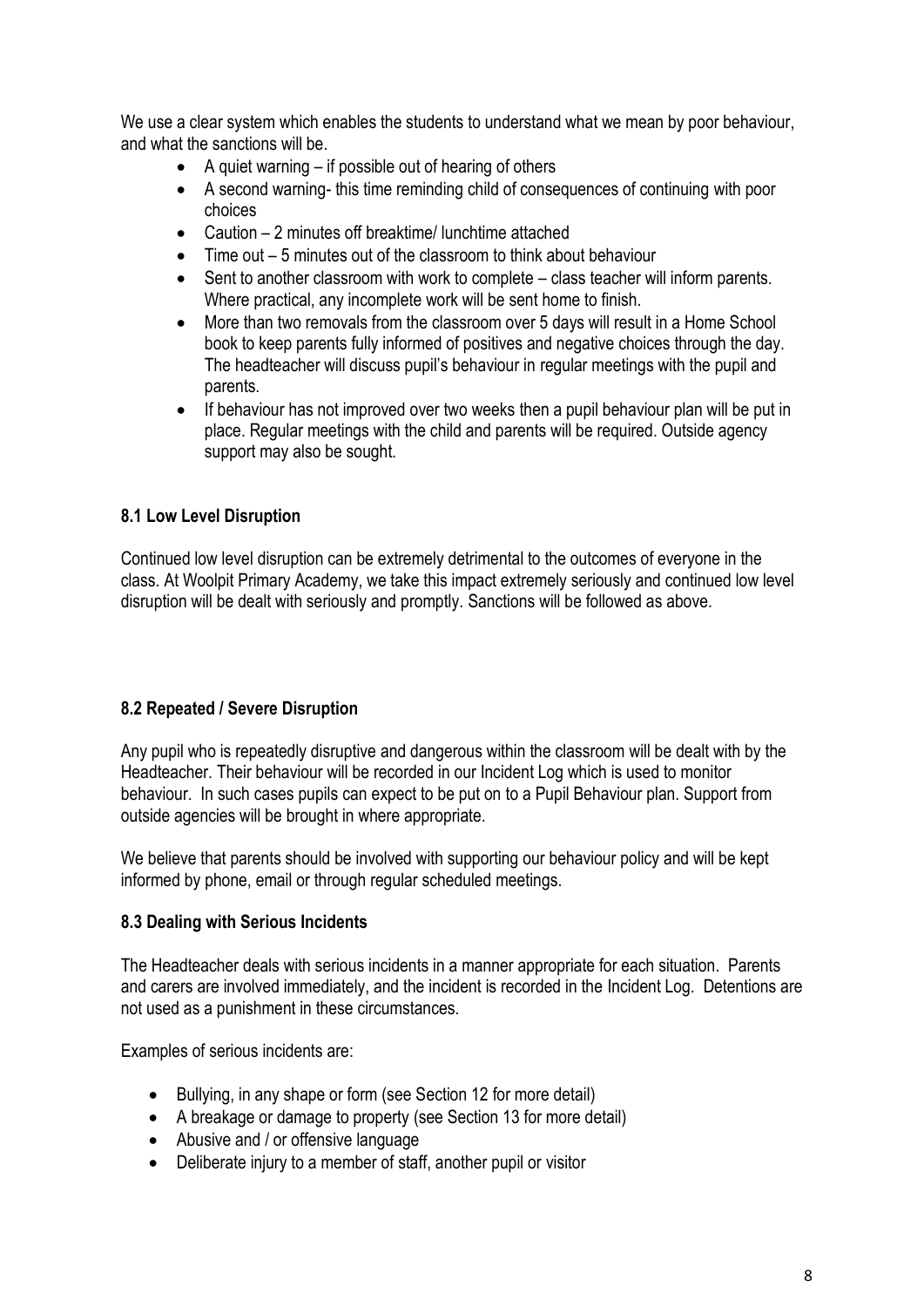- Malicious accusations towards staff
- Continual disruption in the classroom or playground, which seriously affects the education of others
- Where behaviour threatens the safety of others.

Where a pupil is involved in a serious incident, the pupil can expect:

- 1. The Headteacher will consider excluding the pupil for a fixed period of time,
- 2. If the behaviour of the pupil involves unacceptable behaviour outside of learning time (for example before registration, or at lunch-time), the Headteacher may consider exclusion of the pupil from the school premises during that time.
- 3. Where a pupil is felt to be of serious risk of exclusion or disaffection, the school will seek support from Behaviour Support Services. Parents / carers may be asked to support a referral to the Behaviour Support Service in order for the school to access the additional support and / or guidance.
- 4. Permanent exclusion would not normally be used for a first serious incident, however this can be used by the headteacher in exceptional cases if the exclusion is in response to a very serious incident. An example of this could be violence towards a member of staff or student where the action to permanently exclude would be to protect the pupils and staff in the school.
- 5. Permanent exclusion can be as a result of a number of serious offences, which have resulted in fixed term exclusions and where the decision not to permanently exclude would put children, staff or the child at risk.

# **8.4 Behaviour Outside Learning Times, and Outside the School Gate**

Our school ethos towards behaviour and our behaviour policy will apply to the whole school day, this includes behaviour on school premises prior to registration and at the end of the school day, during break and lunch times, and on school transport.

It will also include misbehavior outside the school premises in line with our statutory power to discipline pupils for misbehaving outside the school premises where it is witnessed by a staff member or reported to the school. Our power to regulate pupils' behaviour in these circumstances is "to such an extent as is reasonable."<sup>3</sup>

# **8.4.1 On School Transport**

 $\overline{a}$ 

Pupils who travel on school transport are expected to behave sensibly and follow the school rules. Poor behaviour will be reported to the school by drivers, and fed back to parents / carers, and school and Suffolk County Council guidelines followed with regards to sanctions.

# **8.4.2 Break Times and Lunch Times**

<sup>&</sup>lt;sup>3</sup> DfEs, July 2013, Behaviour and Discipline in Schools: advice for Headteachers, School Staff and Governors (updated September 2014), p.10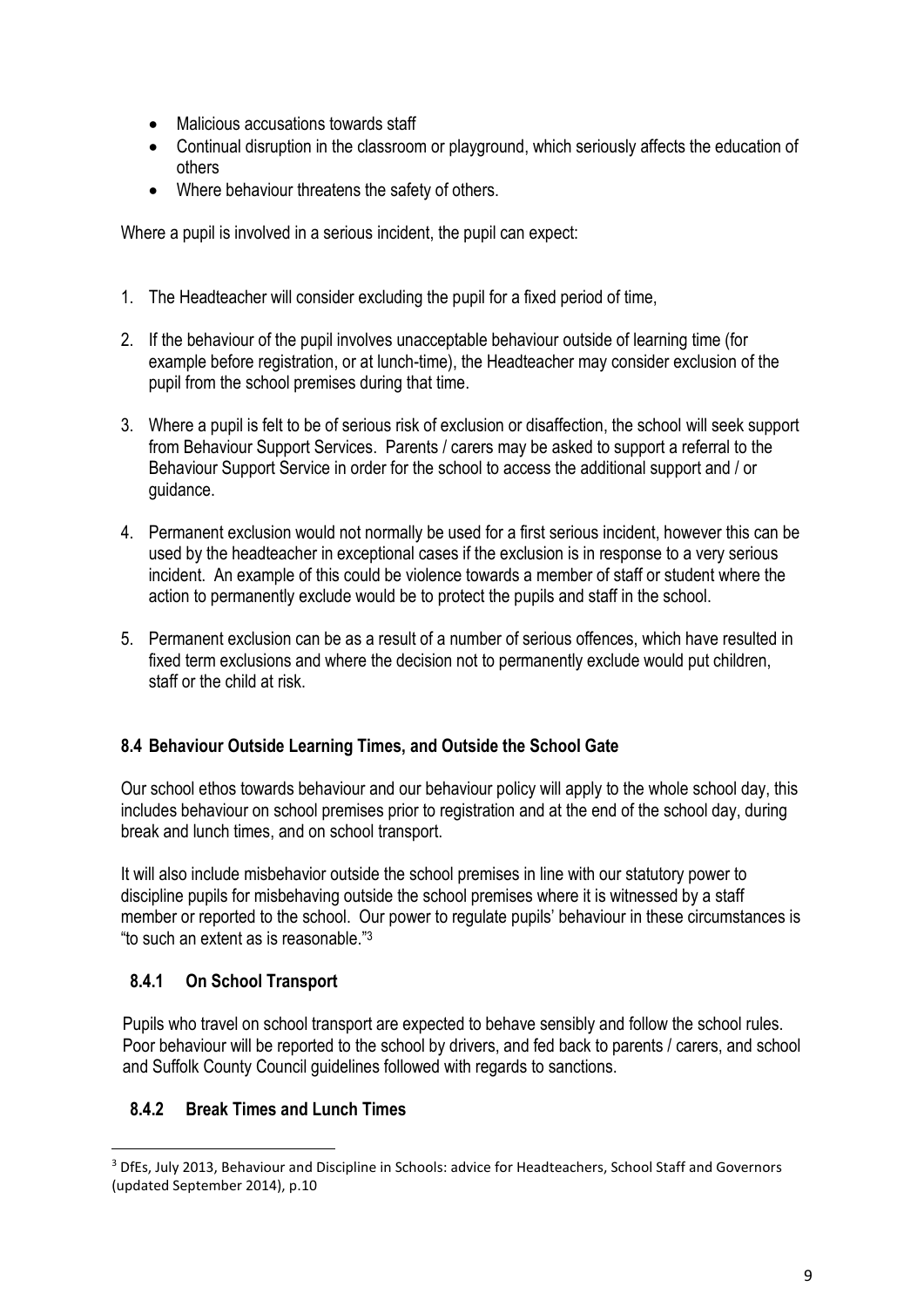Our rules and expectations will continue to be upheld at breaktime and lunchtime with a continuing focus on celebrating the excellent examples of good behaviour. Poor choices will be dealt with in accordance with our sanctions. (see above)

## **Play-times**

Children are expected to go outside at break times unless the duty member of staff considers the weather unsuitable. In exceptional circumstances, and where a parent or carer has contacted the school, a child may stay in during playtime if there is a good reason to do so.

Any incidents reported during break or lunch times will be passed to the pupils' class teacher at the end of lunchtime. Serious incidents and severe disruption at break time or lunch time will be referred to a senior teacher immediately.

#### **8.4.3 Outside the School Gates**

Sanctions for poor behaviour outside school will be dealt in a manner consistent with those in school as outlined in Sections 8.1, 8.2 and 8.3, and in line with the guidance issued by the DfE which is discussed in more detail in Appendix 1, Section 3. The only difference is that parents / carers will be informed of **any** incidents of poor behaviour reported to us.

#### **8.5 Confiscation of Inappropriate Items**

Every school has legal powers which give them:

- A general power to discipline which enables a member of staff to confiscate, retain or dispose of a pupil's property as a punishment and protects them from liability. We will always advise parents of any confiscation, retention or disposal of a pupils property, when such property will returned, and of any necessary additional sanction in line with our sanction policy.
- The power to search without consent for weapons, knives, alcohol, illegal drugs and stolen items (prohibited items). Parents will be informed if we have found it necessary to search without consent, of the outcome of any search and of any necessary additional sanction in line with our sanction policy.

Any prohibited items that are confiscated either as a result of our power to search, or as a result of the pupil handing them over voluntarily, will always be handed over to the police.

Appendix 1, Section 5.0 discusses this in more detail.

#### **9.0 Exclusions**

Exclusion will only be used for the most serious incidents and in response to serious breaches of school policy, as outlined in Section 8, or to breaches of the law. **The Headteacher has sole responsibility to exercise the power to exclude.**

There are two types of exclusion – a fixed term exclusion (FTE) and a Permanent Exclusion (PEX).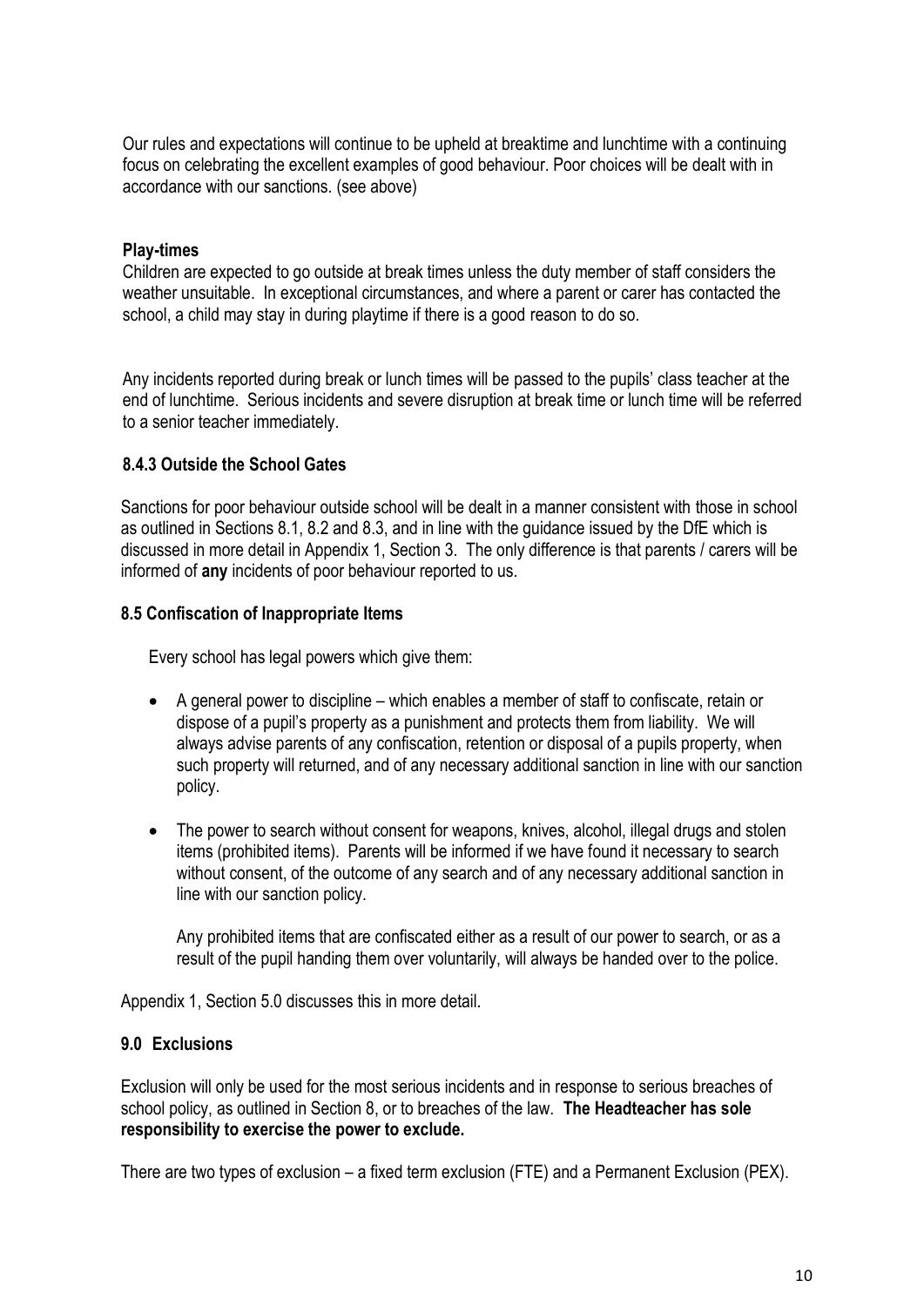A FTE is a short exclusion from the school for a set number of days and a PEX is where a child is permanently removed from the school. A PEX is the last resort and will only follow where reasonable steps have been taken to avoid excluding the child, and only after a decision has been made that to allow the child to remain in school would be seriously detrimental to the education or welfare of the pupil, or to others in the school.

The Headteacher monitors all potential exclusion cases, and when considering the exclusion of a pupil, the Headteacher will follow the latest DfE guidance and seek advice from the Local Authority and the MAT.

# **10.0Special Educational Needs and Behaviour**

Where a pupil's behaviour continues to cause concern and there are concerns about possible special education needs, consultation with the parents / carers and the Special Educational Needs Coordinator (SENCo) will take place and, **if deemed appropriate**, school-based stages of assessment as set out in the Code of Practice for Children with Special Educational Needs<sup>4</sup>, will be used.

# **11.0Safeguarding and Behaviour**

If the behaviour under review gives cause to suspect that a child is suffering, or is likely to suffer, significant harm, staff will follow the schools Safeguarding Policy. Any behaviour that is a cause for concern must be reported to the Senior Designated Person (Mrs Jen Carlyle), or the alternate Senior Designated Persons (Miss Jess Smart or Mrs. Philippa Holmes). Staff must also consider whether continuing disruptive behaviour might be the result of un-met education or other needs. If this is the case, a multi-agency assessment must be considered. The Headteacher and SENCo (if appropriate) must be informed as soon as concerns of this nature arise.

# **12.0Bullying**

 $\overline{a}$ 

Bullying, including racial and sexual harassment, is not acceptable at our school in any form.

Bullying is defined as:

**An action or actions which are carried out over a period of time, by one or more people to hurt, frighten or intimidate another child or group of children, whether based on their race, religion, gender, sexual orientation or not. This may include name-calling, including racist or homophobic names, being kicked, pushed or hit deliberately or threatened in any way. It may also involve having something taken or broken, having work spoilt, being excluded by others, being frightened by someone or being told to do something by someone else against your will. It also includes cyber bullying – bullying via mobile or online (e.g. through email, social networks, and instant messaging services).**

Bullying can be brought to the attention of staff by the victim(s), their friend(s), their parents / carers or other people who are concerned that bullying may be taking place.

<sup>4</sup> For pupils whose SEN were identified before September 2014 the code of practice can be found here: <https://www.gov.uk/government/publications/special-educational-needs-sen-code-of-practice> and for pupils whose SEN were identified after September 2014 the code of practice can be found here: https://www.gov.uk/government/publications/send-code-of-practice-0-to-25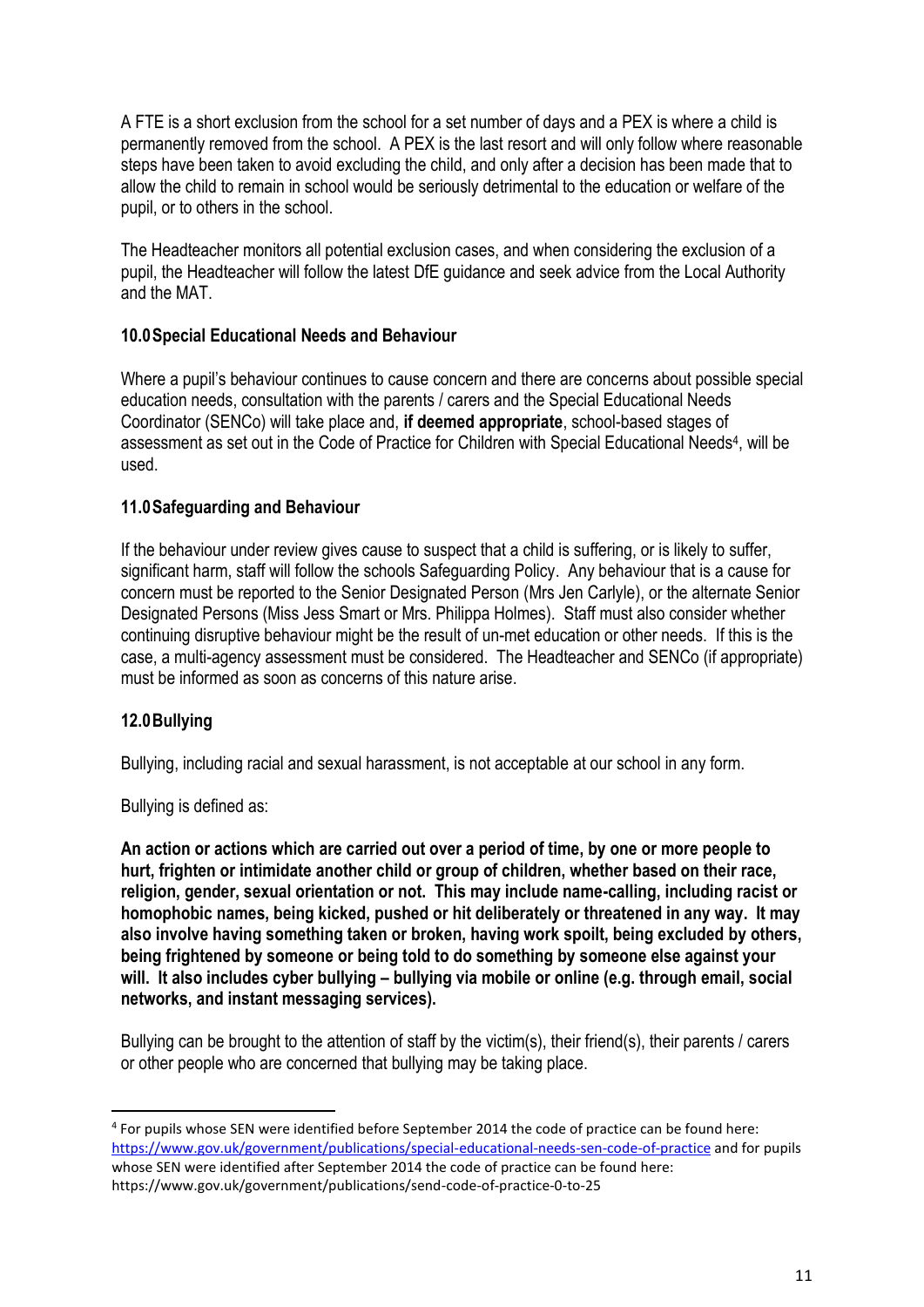There is no single pattern of bullying behaviour, nor is there a stereotype of the bully or the victim.

# **12.1 Strategies to Prevent Bullying**

We do all that we can to prevent bullying:

- We give the children opportunities to talk generally about bullying and we raise their awareness through curricular activities (particularly through the Personal, Social, Health and Economic (PSHE) Scheme of Work) and through the ethos of the school.
- We teach children the importance of e-safety and ensure that they know and understand how to respond to cyber-bullying.
- We monitor those areas of the school where bullying can occur more easily.
- We ensure the children know there are procedures that they can follow if they are bullied, or if they witness bullying, and that they can report bullying to any adult in confidence.
- We listen to parents concerns about the victims or bullies.
- We look for indicators and warning signs.
- We praise co-operative work and non-aggressive behaviour and make reference to effective role models and strategies in order to reinforce positive behaviour.

# **12.2 Strategies for Dealing with Bullying**

Extensive research has shown that bullies are often victims too, which can be why they bully. As a result, the emphasis at our school is always on a caring and listening approach to the victim and the bully.

We take accusations of bullying very seriously, and will always follow these up. The following is a list of actions available to staff depending on the perceived seriousness of the situation.

- 1. Discussions at length with the victim. This will require patience and understanding. A written record of this discussion should be kept and passed to the Headteacher.
- 2. Identification of the accused bully / bullies and any witnesses.
- 3. Advise the Headteacher of the incident/s in order and discuss whether the class teacher should pursue the matter or pass it to the Headteacher. All discussions and actions will be recorded, and details of these kept by the Headteacher.
- 4. Discussions with the accused bully and witness/es. It will be made clear that bullying is not acceptable and that they must tell the truth. A written record of this discussion will be kept by / passed to the Headteacher.
- 5. If at this point the bully / ies own up, then the Headteacher (or class teacher) will: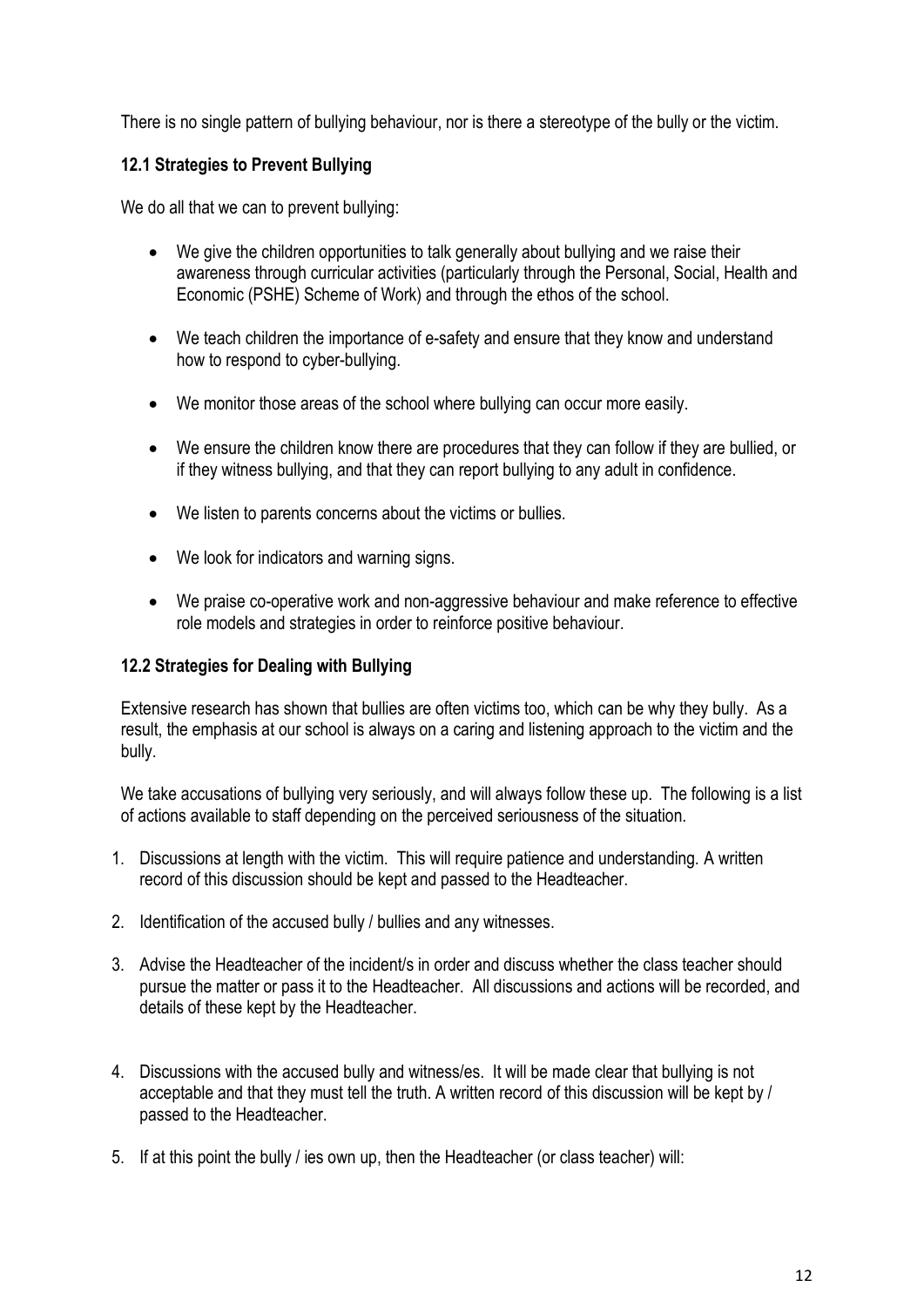- Speak separately to the parents of the bully / bullies and victim/s
- Issue a verbal warning and an appropriate sanction consistent with our behaviour policy, which may include withdrawal from favoured activities, loss of playtimes, and in more serious cases, exclusion from school. Any sanction issued will take into account any special educational needs or disabilities the pupil has.
- Continue monitoring the situation by observing at playtimes / lunchtimes (play will be restricted to the playground) and having regular discussions with the victim to ensure that there is no repetition.
- 6. If they do not own up, the Headteacher will pursue the matter by holding separate discussions with the parents of the accused bully / bullies and victim /s. Further investigations will continue and if the person accused is found to have been bullying then the steps will be followed as outlined in point 5 above.
- 7. When the behaviour of the bully improves, sanctions will be removed.

All incidents of bullying behaviour are recorded in our Incident Book. Repeated incidents of bullying will not be tolerated and students are parents are made aware that the Headteacher will follow the sanction and exclusion policy as outlined in Sections 8 and 9.

# **13.0Damage to Property**

 $\overline{a}$ 

Where damage to school property occurs as the result of a deliberate or thoughtless action, the parents of the pupil concerned will be asked to pay for the repair. Pupils are responsible for their own personal property and should not bring valuables or money to school. Theft or damage of one pupil's property by another will result in both parties parents being notified in writing. The school does not accept responsibility for pupil's possessions.

## **14.0Use of Reasonable Force to Control or Restrain Children**

If a pupil behaves in a way which may cause them to injure themselves or others, or cause damage to property, or compromise good order discipline, then all teachers at the school and Classroom Assistants who have been employed to work specifically with children who have been identified as having special needs are authorised to reasonable force to restrain or control.

The school follows advice on use of reasonable force to restrain or control as issued by the DfE in their 2013 guidance document 'Use of Reasonable Force: advice for Headteachers, Staff and Governing Bodies.' <sup>5</sup>

Use of reasonable force at our school is minimal. In the past it has largely related to the necessity to remove a child whose disruptive behaviour is having an impact on their own safety and / or the safety and / or learning of other children in the class, and is used to allow the child to calm themselves.

We will always explain the need to remove a child from the class as a consequence of the child's behaviour **before** it is carried out in order to give them an opportunity to take some responsibility for

<sup>5</sup>This document can be found at: https://www.gov.uk/government/publications/use-of-reasonable-force-inschools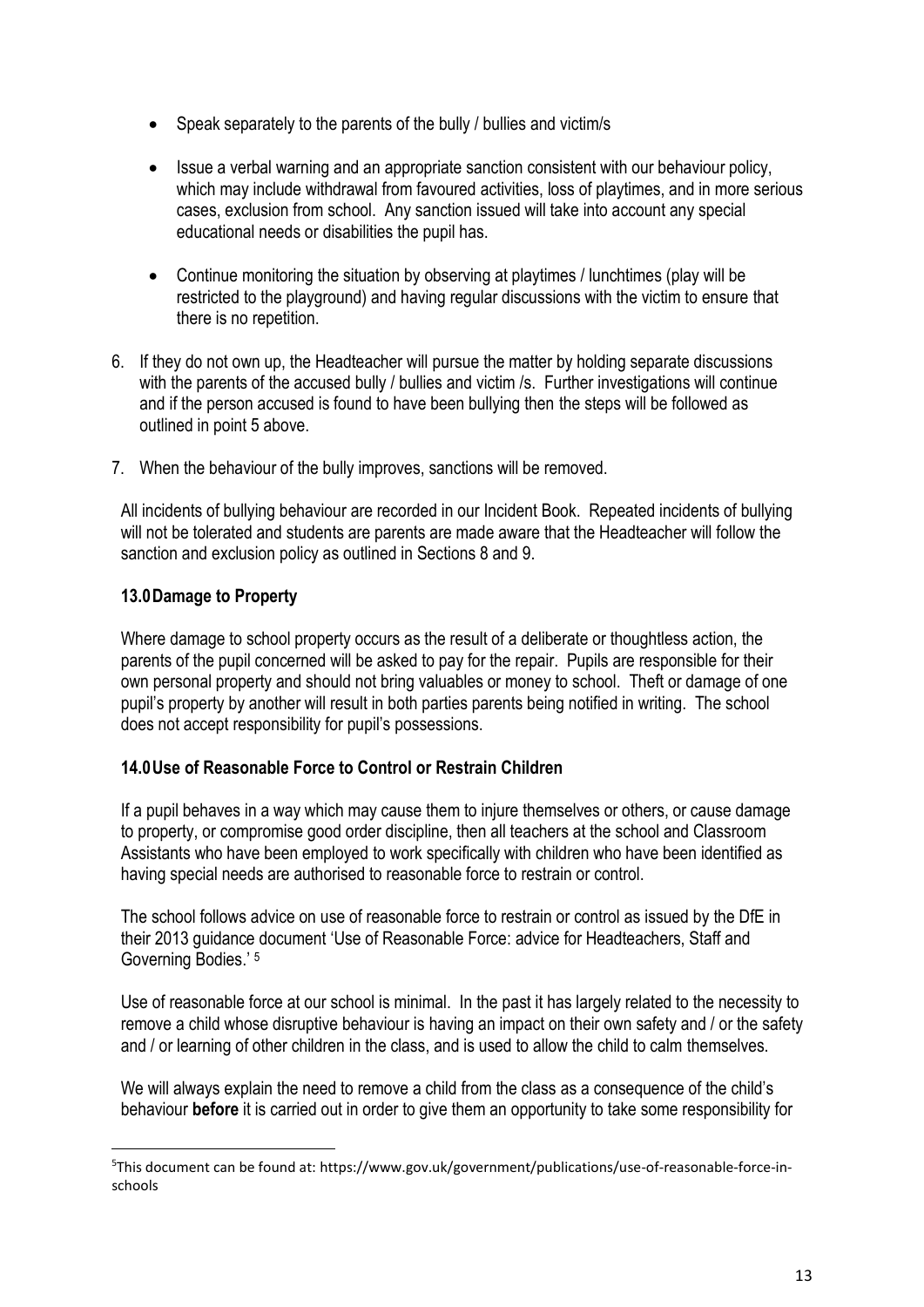their current behaviour and respond positively to choice. If however a child is unable or unwilling to address their disruptive behaviour the child will be sent or taken to another classroom or quiet place under supervision. Use of reasonable force or restraint may be considered necessary in only the most extreme circumstances, for example when it is impossible to move the rest of the class to a safe place to continue their learning, or we feel that safety of the child or others is compromised. In such cases this will only be carried out by staff trained and authorised to do so.

Where force or restraint is used, an incident report will be completed and parents informed.

# **15.0Equal Opportunities**

It is an expectation that every member of the school should be treated fairly and consistently within the rules of this policy document irrespective of their gender, race, nationality, sexual orientation, creed, ability or special educational need. The school will follow national policy guidance from the DfE and Local Authority advice on this matter.

## **16.0Working with Other Agencies**

Where appropriate the Headteacher and staff will work with other outside agencies in order to ensure that we achieve the aims of our behaviour policy.

#### **17.0Policy Monitoring, Evaluation and Review**

The Governing Body has a duty under Section 175 of the Education Act 2002, requiring them to make arrangements to ensure that their functions are carried out with a view to safeguarding and promoting the welfare of children, and they have a general duty to eliminate discrimination under Section 149 of the Equality Act 2010. As a result of this duty behaviour incidents and discipline are reviewed at every full Governing Body meeting.

In addition, the effectiveness of this policy and the policy itself is reviewed annually by the Personnel Committee and ratified by the whole Governing Body, and updated versions made available for staff, parents and pupils.

Signed:

**Date:**  $\blacksquare$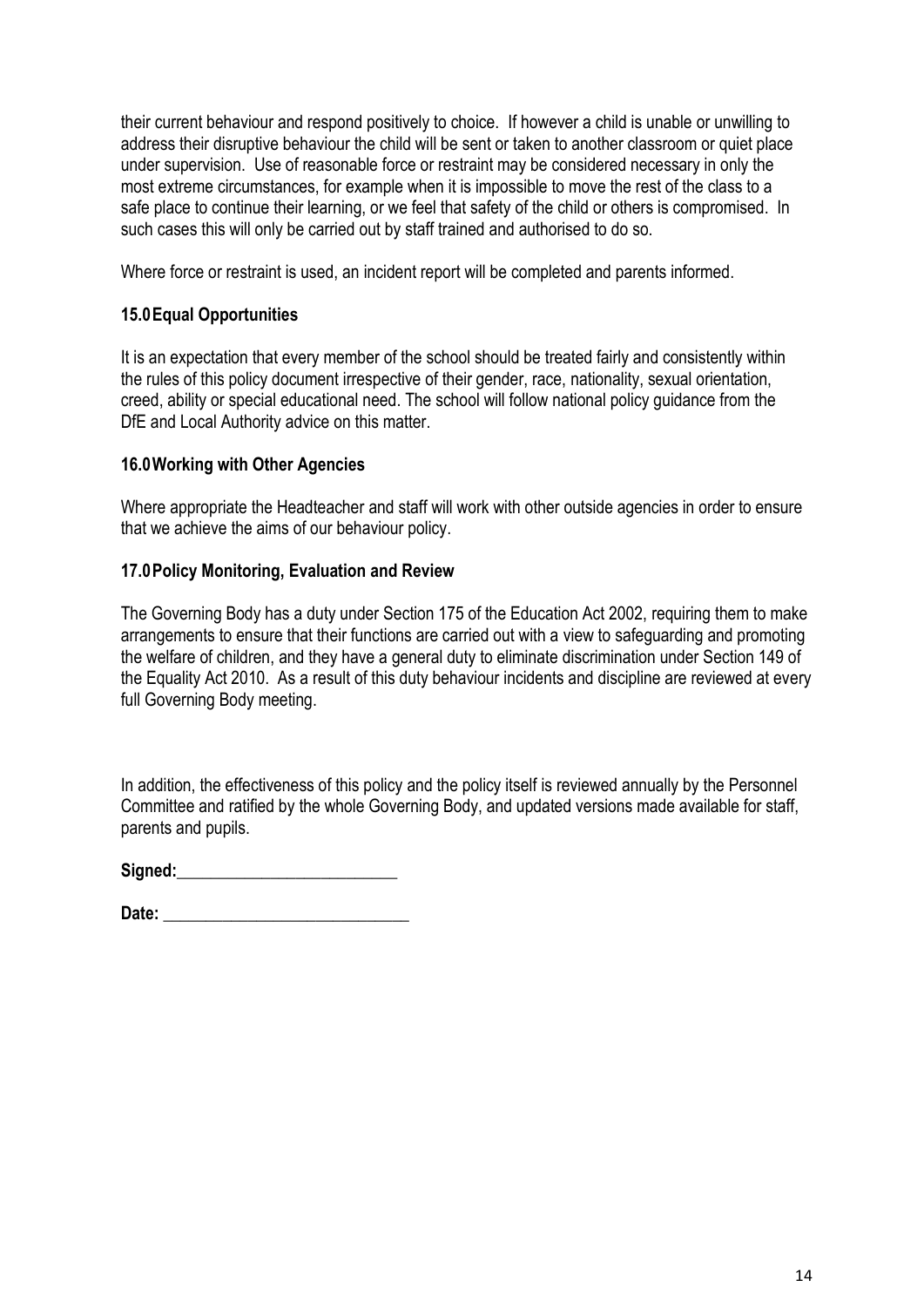## **Appendix 1: Key Points from the DfE guidance 'Behaviour and Discipline in Schools: Advice for Headteachers and School Staff**

Teachers have statutory authority to discipline pupils for misbehavior which occurs in school, and in some circumstances outside of school.

The power to discipline also applies to all paid staff (unless the headteacher says otherwise) with the responsibility for pupils, such as teaching assistants.

The headteacher is required to set out measures in the behaviour policy which aim to:

- Promote good behaviour, self-discipline and respect
- Prevent bullying
- Ensure that pupils complete assigned work
- Regulate the conduct of pupils

The standard of behaviour expected of all pupils is included in the school's home-school agreement (Appendix 2) which parents / carers are required to discuss with their child and sign following their child's admission to a school.

#### **1.0 Teachers Powers**

- Teachers have a statutory authority to discipline pupils whose behaviour is unacceptable, who break the school rules or who fail to follow a reasonable instruction (Section 91 of the Education and Inspections Act 2006). The power also applies to all paid staff (unless the head teacher says otherwise) with responsibility for pupils, such as teaching assistants
- Teachers can discipline pupils at any time the pupil is in school or elsewhere under the charge of a teacher, including on school visits.
- Teachers can also discipline pupils for misbehaviour outside school.
- Teachers have a specific legal power to impose detention outside school hours.
- Teachers can confiscate pupils' property.

#### **2.0 Sanctions – what the lawallows:**

Teachers can discipline pupils whose conduct falls below the standard which could reasonably be expected of them. This means that if a pupil misbehaves, breaks a school rule or fails to follow a reasonable instruction the teacher can impose a punishment on that pupil. To be lawful, the punishment (including detentions) must satisfy the following three conditions:

1. The decision to punish a pupil must be made by a paid member of school staff or a member of staff authorised by the head teacher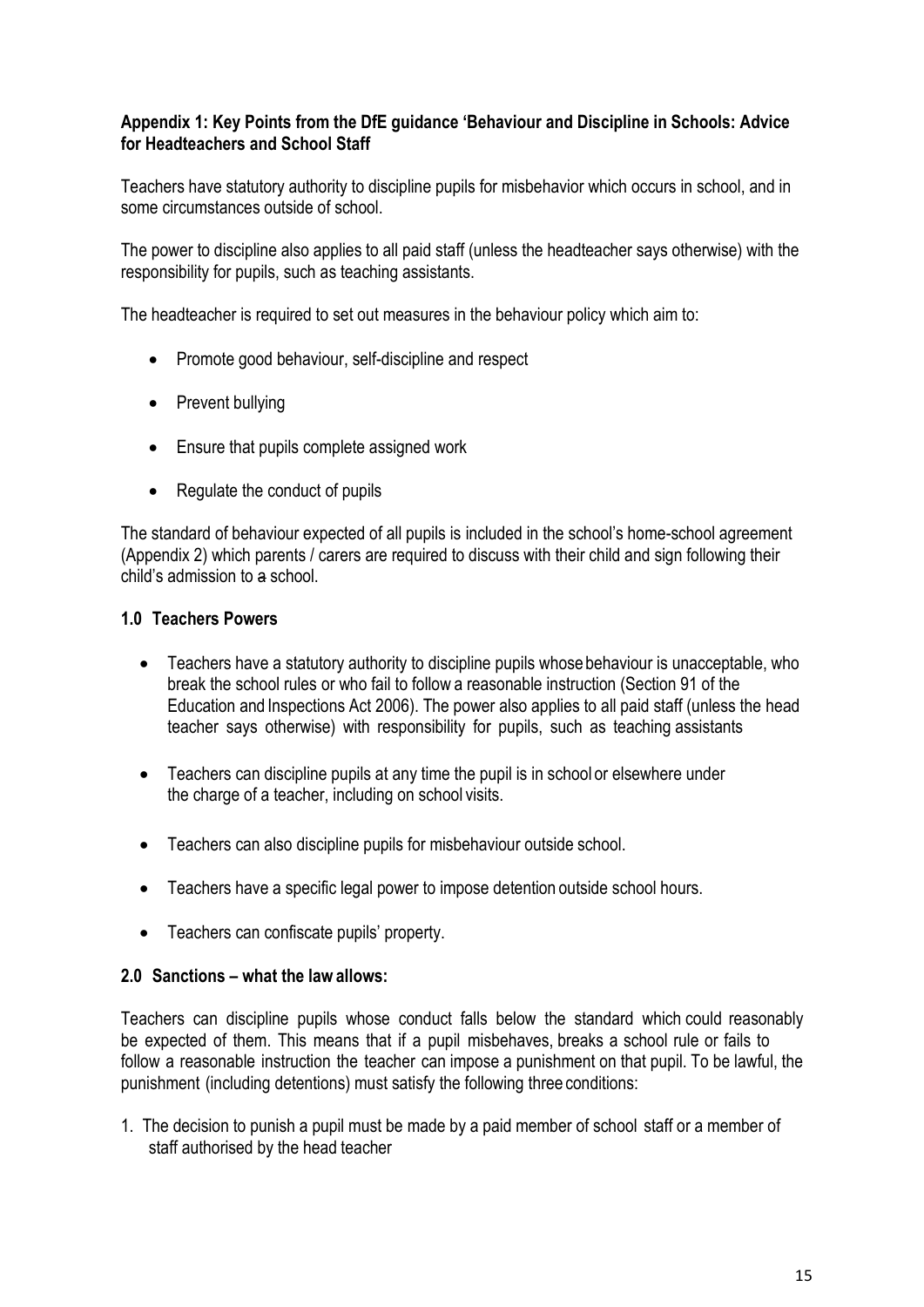- 2. The decision to punish the pupil and the punishment itself must be made on the school premises or while the pupil is under the charge of the member of staff; and
- 3. It must not breach any other legislation (for example in respect of disability, Special Educational Needs, race and other equalities and human rights) and it must be reasonable in all the circumstances.

Sanctions must be reasonable and proportionate in the circumstances, and take account of the pupil's age, any special educational needs or disability they may have, and any religious requirements affecting them.

## **Corporal punishment is illegal in all circumstances.**

#### **3.0 Pupils' Conduct Outside The School Gates – Teachers' Powers What the law allows:**

Teachers have a statutory power to discipline pupils for misbehaving outside of the school premises. Section 89(5) of the Education and Inspections Act 2006 gives headteachers a specific statutory power to regulate pupils' behaviour in these circumstances "to such extent as is reasonable."

The school's behaviour policy should set out what the school will do in response to all noncriminal bad behaviour and bullying which occurs anywhere off the school premises and which is witnessed by a staff member or reported to the school, including the punishments that will be imposed on pupils.

Subject to the school's behaviour policy, the teacher may discipline a pupil for any misbehaviour when the child is:

- taking part in any school-organised or school-related activity,
- travelling to or from school,
- wearing school uniform or in some other way identifiable as a pupil at the school,
- or is misbehaving at any time, whether or not the conditions above apply, in such a way that their behaviour:
	- could have repercussions for the orderly running of the school,
	- poses a threat to another pupil or member of the public, or
	- $\sim$  could adversely affect the reputation of the school.

#### **4.0 Detention – what the law allows**

Teachers have a legal power to put pupils (**aged under 18**) indetention, and schools must make clear to pupils and parents that they use detention (including detention outside of school hours) as a sanction.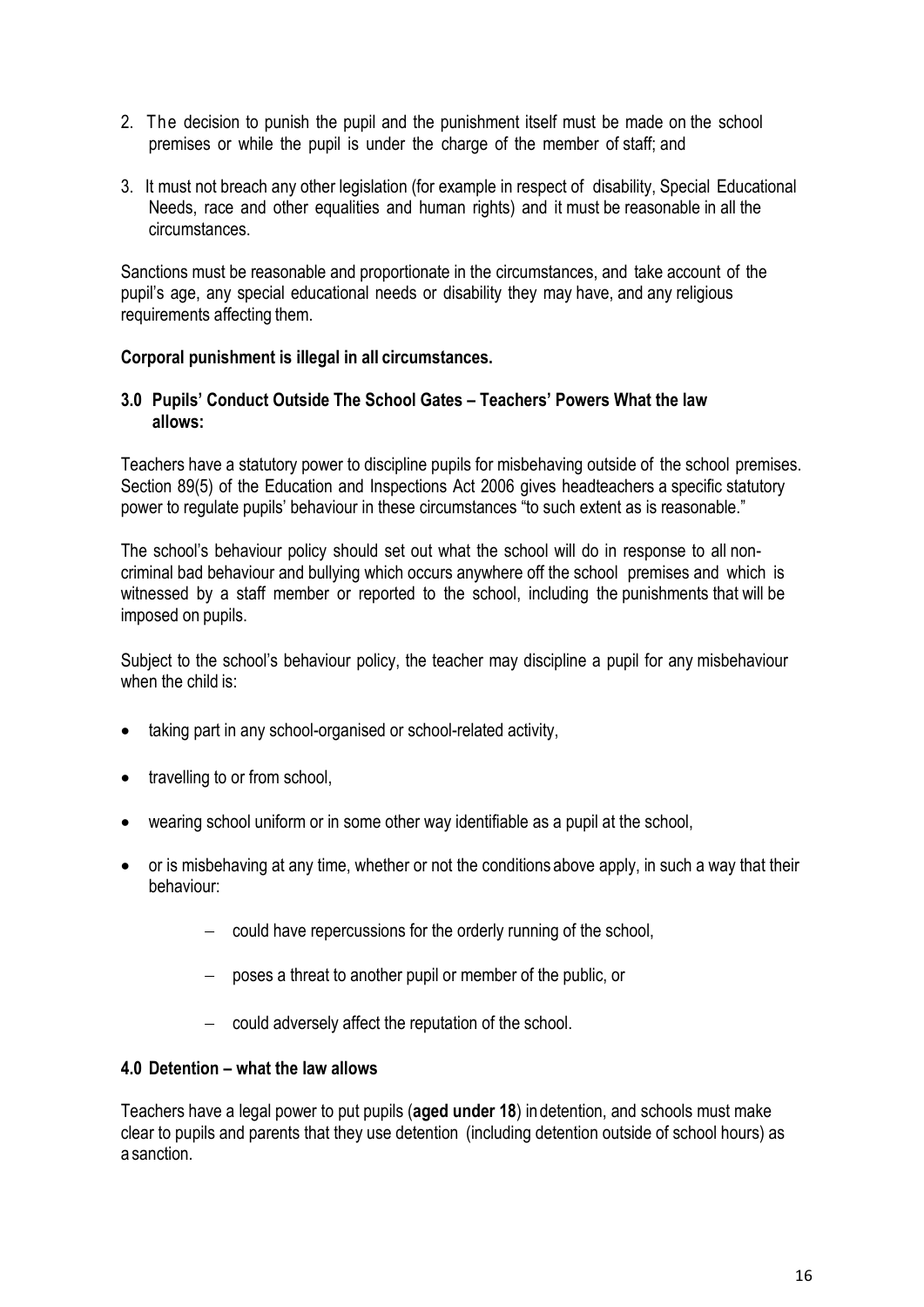Teachers do not need to give 24 hours notice before a detention can takeplace. While we do not use detention outside normal school hours, the times outside normal school hours when detention can be given (the 'permitted day of detention') include:

- any school day where the pupil does not have permission to be absent;
- weekends except the weekend preceding or following the half term break;
- non-teaching days usually referred to as 'training days'

The head teacher can decide which members of staff can put pupils in detention.

## **4.1 Matters schools should consider when imposingdetentions**

Parental consent is not required for detentions.

The school must act reasonably when imposing a detention as with any disciplinary penalty. In addition, when deciding the timing, the teacher should consider whether suitable travel arrangements can be made by the parent for the pupil. It does not matter if making these arrangements is inconvenient.

With lunchtime detentions, schools should allow reasonable time for the pupil to eat, drink and use the toilet.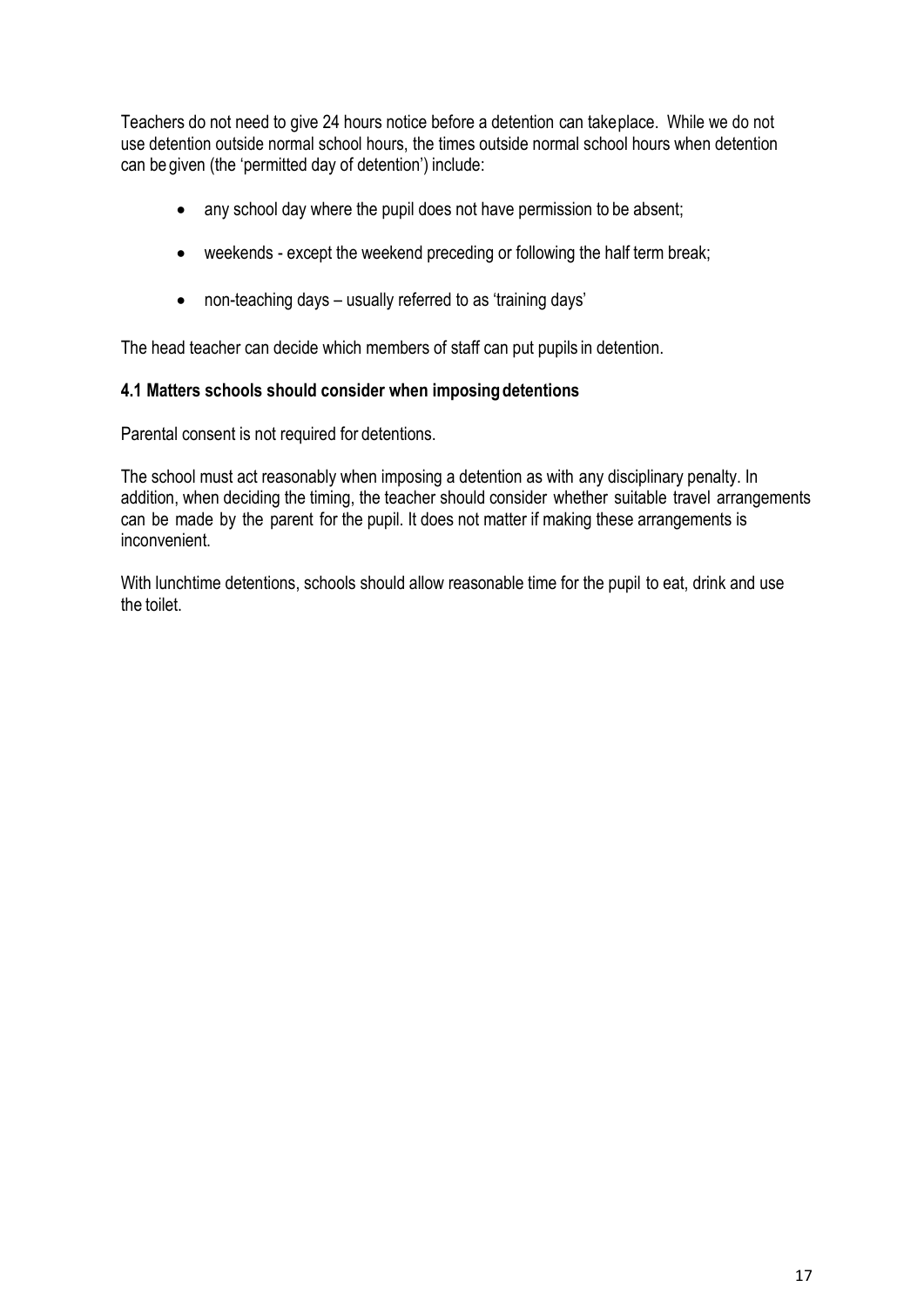# **5.0 Confiscation of Inappropriate Items - What the law allows**

There are two sets of legal provisions which enable school staff to confiscate items from pupils, the general power to discipline and the power to search without consent which were described in Section 8.5. The document 'Screening, Searching and Confiscation: advice for headteachers, school staff and governing bodies' (DfE, 2014) clearly describes what the law allows the school to do in more detail, and can be found at [https://www.gov.uk/government/publications/searching](https://www.gov.uk/government/publications/searching-screening-and-confiscation)[screening-and-confiscation.](https://www.gov.uk/government/publications/searching-screening-and-confiscation)

# **6.0 Power to use Reasonable Force**

The legal provisions on school discipline also provide members of staff with the power to use reasonable force to prevent pupils committing an offence, injuring themselves or others, or damaging property, and to maintain good order and discipline in the classroom. Separate advice is available in 'Use of Reasonable Force: advice for Headteachers, Staff and Governing Bodies and can be found at: [https://www.gov.uk/government/publications/use-of-reasonable-force-in](https://www.gov.uk/government/publications/use-of-reasonable-force-in-schools)[schools](https://www.gov.uk/government/publications/use-of-reasonable-force-in-schools)

## **7.0 Other useful links**

## **Exclusions Guidance**

https://www.gov.uk/government/publications/school-exclusion

## **Safeguarding Guidance**

https://www.gov.uk/schools-colleges-childrens-services/safeguarding-children